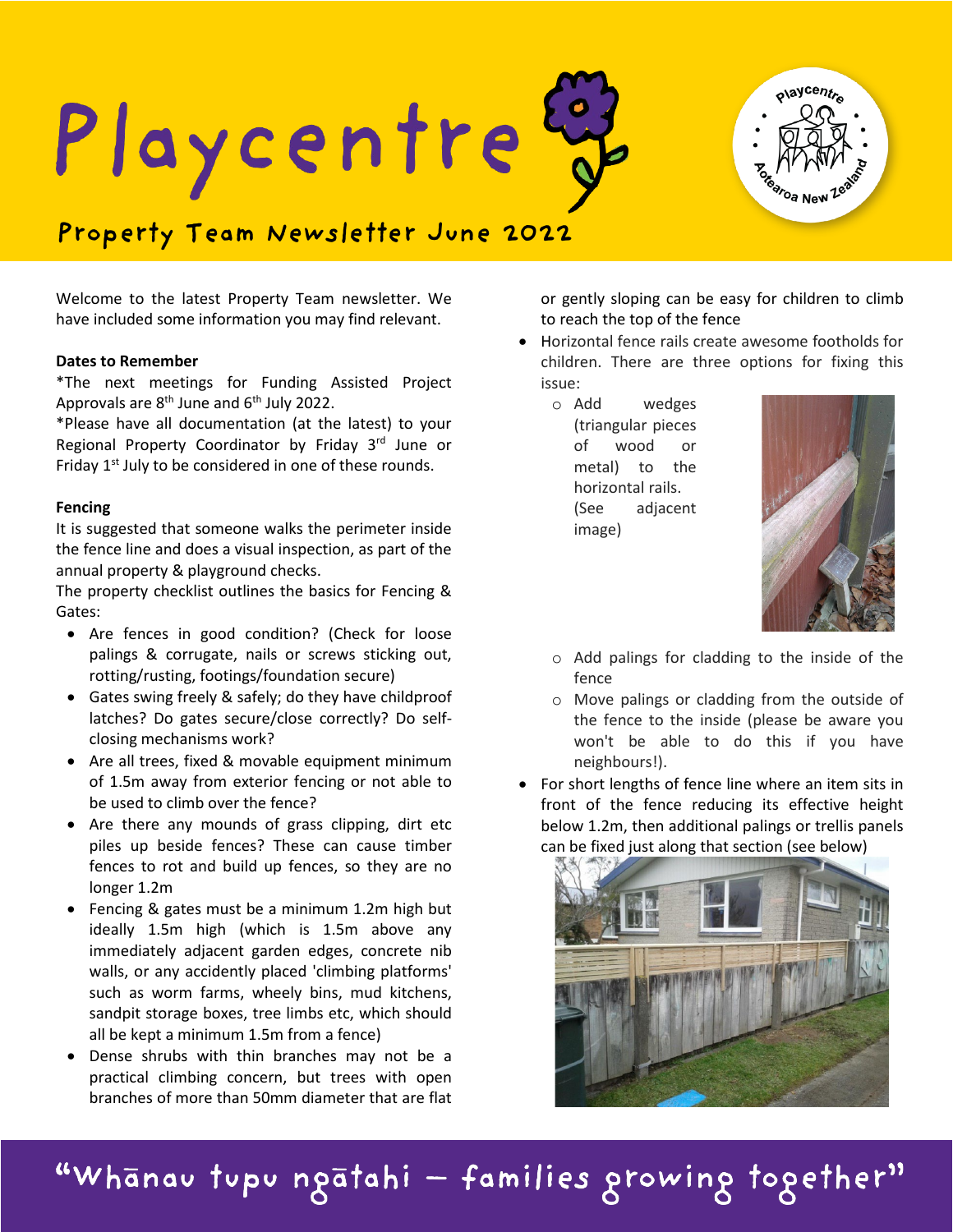- Existing hurricane fences create foot holds for small feet. It is no longer acceptable to put in new hurricane fencing and there are options available to help cover up the fencing to make it non-climbable. Please contact your Property Coordinator if you have this style of fencing.
- Hurricane fencing and brush sticks are not suitable for new fences. Corrugated iron is not suitable as a cladding due to developing sharp edges over time. The preferred options are pool style metal fencing or fences with solid materials used as cladding. Fencing should also be screwed into place not nailed as nails tend to "pop" out over time and especially if timber is involved

An example of a hurricane fence below…



# **Hire documents**

We now have digitally editable hire forms (no more printing & scanning require)

We have recently updated hire forms on the Playcentre website to be editable PDFs. These forms can be downloaded, completed on any digital device (mobile / tablet / PC etc.) then emailed from centre to hire applicant, back to centre and on to the property team for approval, all without need for any printing.

**All hire application forms are to be sent to [askproperty@playcentre.org.nz.](mailto:askproperty@playcentre.org.nz)**

For signatures on the forms, if you are able to digitally sign the form then great. If not, you will see on the form it says to type your name in the signature text box and then tick the corresponding box to confirm the form has been understood.

Any questions on completing the new form when a hire application is received, please email the team at

[askproperty@playcentre.org.nz](mailto:askproperty@playcentre.org.nz) and we'll be glad to help. See below link for the form… [https://www.playcentre.org.nz/documents/12-2-2](https://www.playcentre.org.nz/documents/12-2-2-application-for-hire-editable/) [application-for-hire-editable/](https://www.playcentre.org.nz/documents/12-2-2-application-for-hire-editable/)

#### **Property FAQ**

FAQ are available on the website, Property FAQ's | [Playcentre/.](https://www.playcentre.org.nz/property-faqs/) These are updated as new questions are asked.

#### **Property Projects**

Playcentre Aotearoa ask that all Centres talk to their Regional Property Coordinator at the very start of a project when you are initially thinking about undertaking a project. This is for both Playcentre funding assisted projects and non-Playcentre funded projects. Regional Property Coordinators will then provide advice and guidance with regards to your specific playcentre building and playground. This could prevent costly mistakes!

#### **Property Maintenance Records**

Ensure that you keep a property folder with records of all maintenance you have completed at your Centre and who completed it. This should include bark and sand top ups with a record of the amount required, total cost, and the contractor who supplied/completed it.

This will help members with future maintenance.

# **Playcentre Aotearoa Hazardous Materials Management Plan**

A Playcentre Aotearoa Hazardous Materials Management Plan (HMMP) has been created which is an umbrella document for **ALL** Centres, including those that have already received Condition Surveys and Site-Specific Hazardous Materials Management (Asbestos, Lead or Mould) Management Plans. This document has been distributed, in a folder, to ALL Centres.

This document and any other documents, testing and materials **MUST** be kept available for anyone who is intending to do any work, maintenance, or cleaning at a Centre, including DIY members. It must be referred to even if you are intending to nail something to a wall in case the material on that wall is asbestos.

These documents should be kept in a specific Hazardous Materials Folder which holds all the available material and is accessible to anyone visiting, i.e. beside/near your sign-in tablet.

"Whānau tupu ngātahi — families growing together"